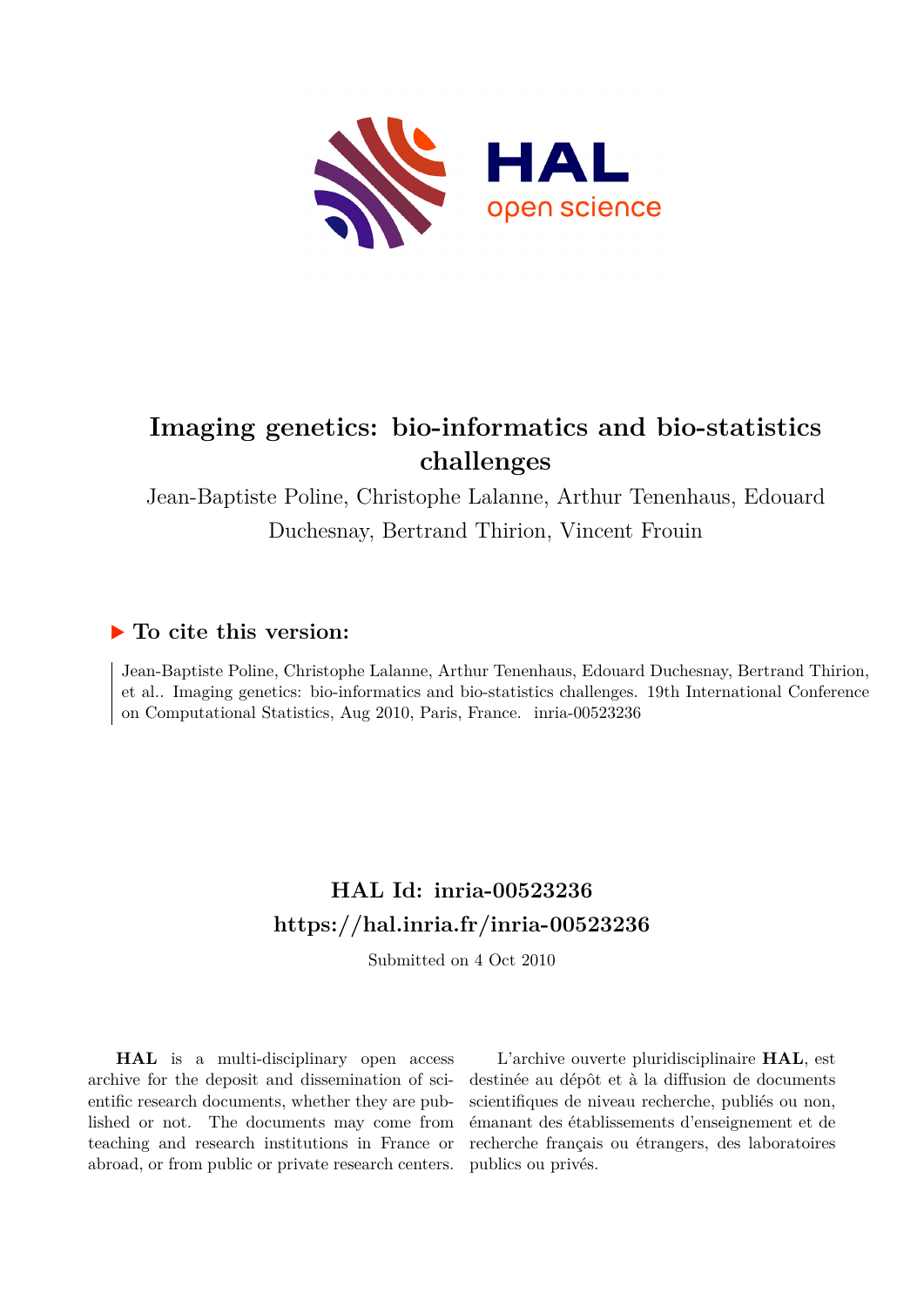# Imaging genetics: bio-informatics and bio-statistics challenges

Jean-Baptiste Poline<sup>1</sup>, Christophe Lalanne<sup>1</sup>, Arthur Tenenhaus<sup>2</sup>, Edouard Duchesnay<sup>1</sup>, Bertrand Thirion<sup>3</sup>, and Vincent Frouin<sup>1</sup>

- <sup>1</sup> Neurospin, Institut d'Imagerie Biomédicale, CEA, 91191 Gif sur Yvette Cedex, France. jbpoline@cea.fr, ch.lalanne@gmail.com, edouard.duchesnay@cea.fr, vincent.frouin@cea.fr
- $2$  SUPELEC Sciences des Systèmes (E3S)-Department of Signal processing and Electronics systems, 91192 Gif-sur-Yvette Cedex. arthur.tenenhaus@supelec.fr
- $^3$  Neurospin, INRIA-Parietal, 91191 Gif sur Yvette Cedex, France. Bertrand.Thirion@inria.fr

Abstract. The IMAGEN study—a very large European Research Project—seeks to identify and characterize biological and environmental factors that influence teenagers mental health. To this aim, the consortium plans to collect data for more than 2000 subjects at 8 neuroimaging centres. These data comprise neuroimaging data, behavioral tests (for up to 5 hours of testing), and also white blood samples which are collected and processed to obtain 650k single nucleotide polymorphisms (SNP) per subject. Data for more than 1000 subjects have already been collected. We describe the statistical aspects of these data and the challenges, such as the multiple comparison problem, created by such a large imaging genetics study (i.e., 650k for the SNP, 50k data per neuroimage). We also suggest possible strategies, and present some first investigations using uni or multi-variate methods in association with re-sampling techniques. Specifically, because the number of variables is very high, we first reduce the data size and then use multivariate (CCA, PLS) techniques in association with re-sampling techniques.

Keywords: Neuroimaging, Genome Wide Analyses, Partial Least Squares

## 1 Neuroimaging genetics and the IMAGEN project

Neuroimaging genetics studies search for links between biological parameters measured with brain imaging and genetic variability. These studies are based on the hypothesis that the brain endophenotype (e.g., size or activity of a brain region) is more linked to genetic variations than to behavioral or clinical phenotypes. There are several kind of neuroimaging genetics studies depending whether they address clinical or normal populations, which endophenotype is measured, or if family information is used. However, from both a statistical and a neuroscience point of view, an important classification is "how open are the genetic and imaging hypotheses?" Often the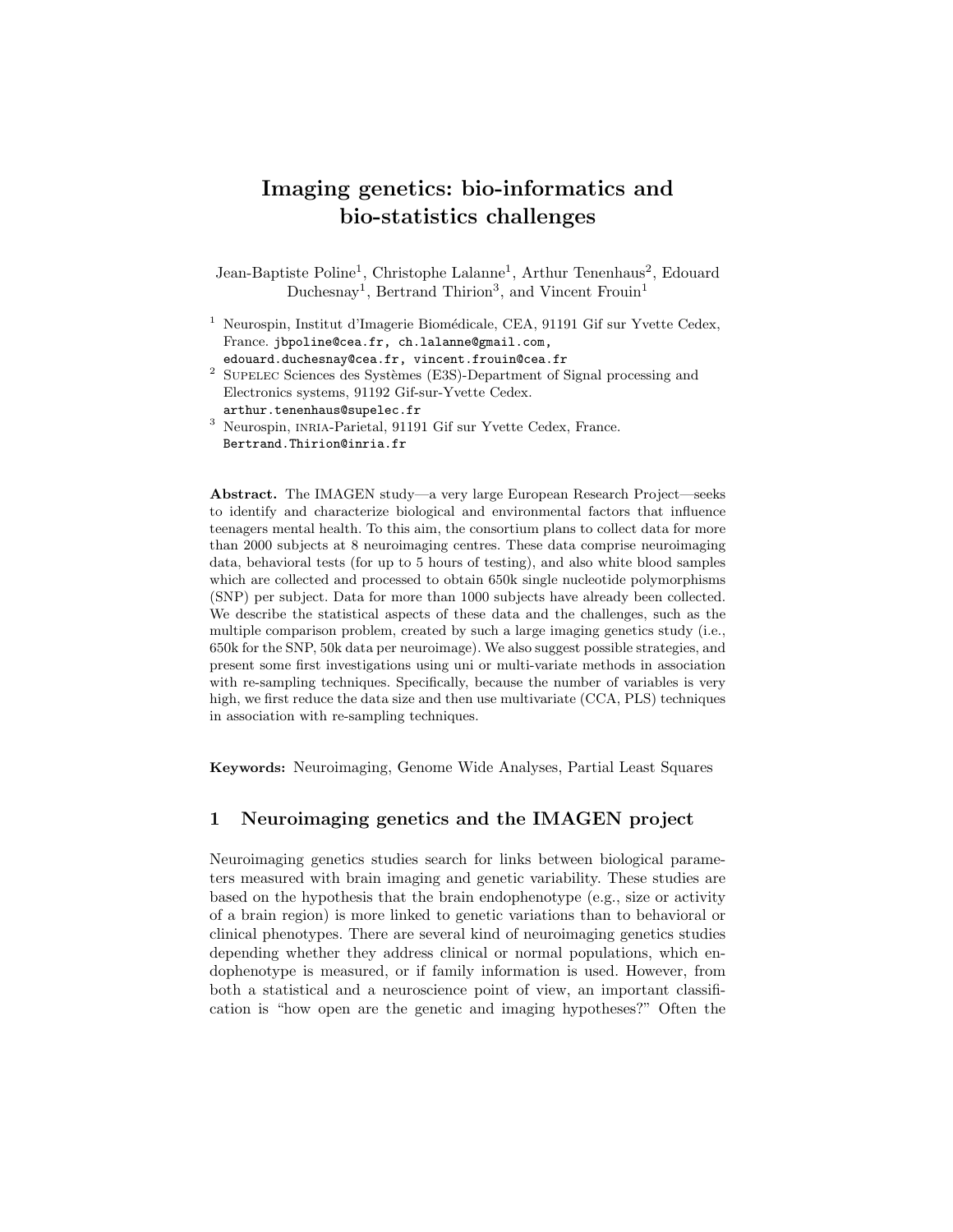neuroimaging genetics study considers a specific hypothesis about one polymorphism (e.g. the serotonin transporter) and involves few brain images of a small group of subjects.

The current somewhat low cost of full genome data acquisition makes possible to perform brain and genome wide analyses (BGWA). Genome wide analyses (GWA) are already statistically challenging and often require a very large cohort, but the challenge is even bigger with the large number of potential endophenotypes (see the description below) associated with a relatively small number of subjects, as it is time consuming and costly to acquire neuroimaging data in a large cohort. In fact, it is practically impossible for a single neuroimaging center to acquire data on thousands of subjects.

Despite these challenges, several studies are on the way such as the IMA-GEN project which explores brain-genetic-behavior relations in a population of 2000 normal adolescents, with an emphasis on addiction disorders, including emotional, reward or impulsivity aspects. The consortium comprises eight Europeans neuroimaging centers, the data are centralized at Neurospin (CEA, I2BM) which deals with bioinformatics and biostatistics.

#### 1.1 Genetic data: Single Nucleotide Polymorphisms (SNP)

GWAS focuses on the relationships between the genetic sequence information (i.e., the "genotype") and a trait or phenotype (e.g., cholesterol level) measured in vivo or in vitro in unrelated individuals. Single base pair changes occurring in at least 1% of the population are used as a proxy to reflect spatial loci of variability on the whole genome. In this data one must take into account the spatial correlation between markers on DNA strands; linkage disequilibrium (LD), which reflects the association between alleles present at each of two sites on a genome, because a set of SNPs may not directly explain the variations observed in the trait under consideration but may be correlated with a true disease creating variants of a known biomarker instead (for reviews see Cordell & Clayton, 2005, and Ioannidis et al., 2009).

However, GWAS are considered semi-exploratory and other techniques relying on haplotypes, genes, and gene regulation pathways—are necessary to understand relations b etween genetic polymorphisms and a given phenotype.

To avoid spurious associations between the trait of interest and genetic data, population substructure are assessed and SNPs with low minor allele frequency, not in Hardy-Weinberg equilibrium, or with low genotyping rate are discarded.

### 1.2 Magnetic Resonance Imaging (MRI) data

We describe below some endophenotypes acquired with MRI.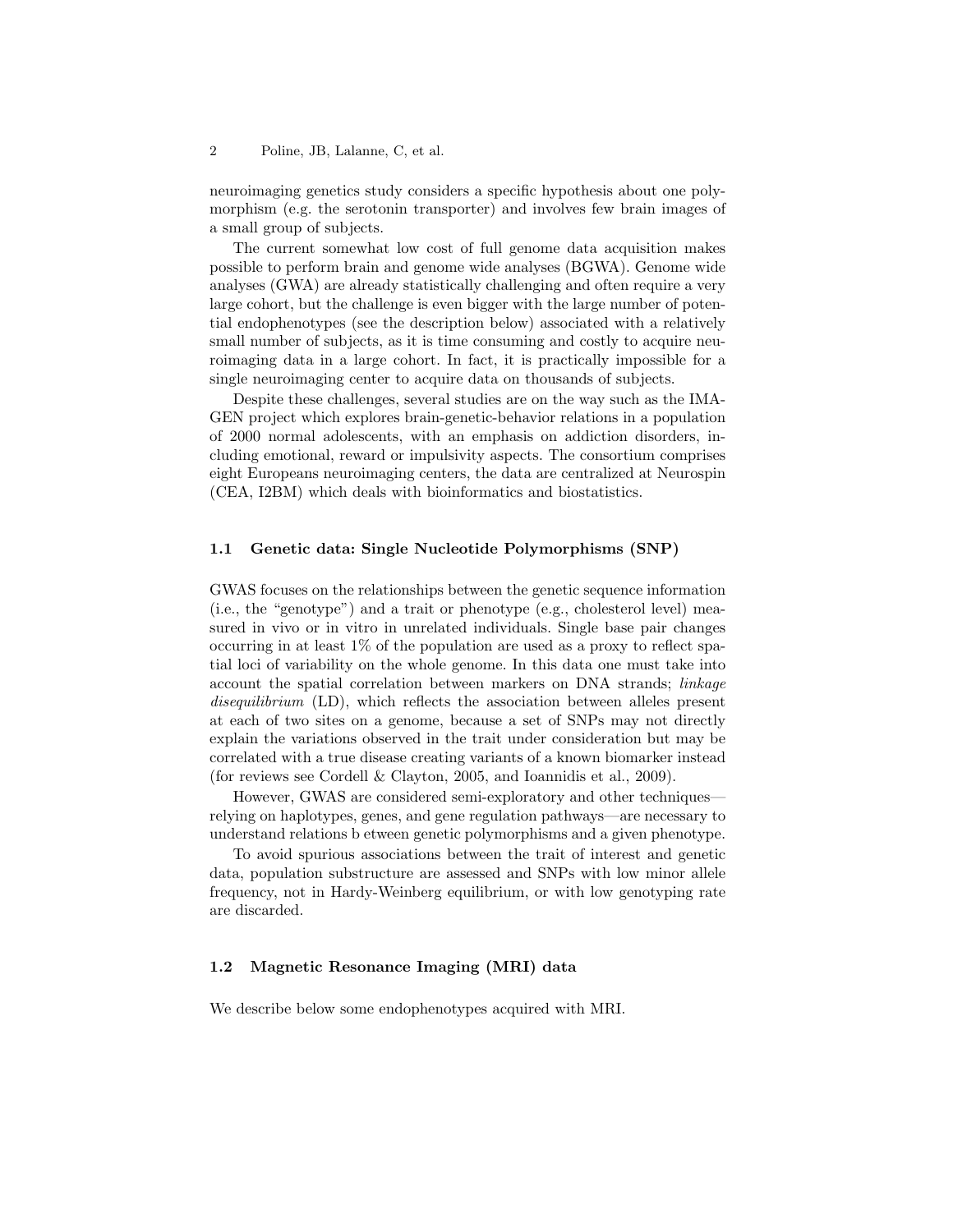T1 images: brain macroscopic structure and the issue of anatomical structures variability. Studies of sulco-gyral anatomical variability across subjects (Riviere et al., 2002) established that variability is important even for normal subjects, and that the distance between two identical structures (e.g., sulci) can be as large as a centimeter after spatial normalization (i.e., "morphing") to a common template. These studies also showed that small structures may or may not be present in the brain of different subjects. However, characteristics of reproducible sulci can be heritable attributes and relevant endophenotypes in association studies (Rogers et al., 2010).

A popular alternative to studying individually identified structures is to use Voxel-Based Morphometry (VBM). VBM uses a the spatial normalization of the subjects brains (e.g., the MNI brain template) and then estimates from the number of voxels quantities such as grey matter density or regional volume (Ashburner and Friston, 2001). This convenient method is, however, sensitive to the values of the parameters of spatial normalisation procedures.

Diffusion Weighted Images (DWI) measures, for a voxel, the amount of water molecule diffusion in several directions. The spatial resolution is often of the order of 8mm<sup>3</sup> and the angular resolution (number of directions) varies from 6 to hundreds, but is often around 60 in standard settings. DWI is then used to reconstruct fiber tracks connecting brain regions (Assaf and Pasternak, 2008). As with T1 images, measurements can be made at the level of the voxel (mean diffusion, fractional anisotropy) or at the level of the fiber tracks reconstructed per subjects, or with hybrid strategies. The usefulness of the endophenotypes derived from DWI is still being assessed. Depending on the strategy, the number of features per subject ranges from a few (e.g., length of fiber tracks) to thousands (e.g., voxels).

fMRI processings. The Blood Oxygen Level Dependent (BOLD) signal measures the amount of brain regional blood flow and blood volume which correlates with neuronal activity at a spatial resolution of a few mms. In general, for a subject, an fMRI dataset is composed of several runs, each consisting of a few hundreds of three-dimensional scans acquired every few seconds. Prior to statistical analysis proper, a few essential pre-processing steps are necessary, such as intra-subject motion correction. Subject activation maps are then estimated (in general with the use of a linear model of the form  $\mathbf{Y} = \mathbf{X}\boldsymbol{\beta} + \boldsymbol{\epsilon}$ , with several variables included in  $\mathbf{X}$  to model the expected time variation of  $\mathbf{Y}$ ). This step is crucial because the results depend strongly on the model. The model usually includes time courses designed to account for variation due to experimental conditions and confounding factors (see Poline et al, 2008). To compares subjects, a spatial normalization procedure is applied on each subject data. The group inference results are then obtained at the voxel level after a spatial smoothing of the individual data using mixed effect (or simple random effects) models (see, e.g., Mériaux et al., 2006).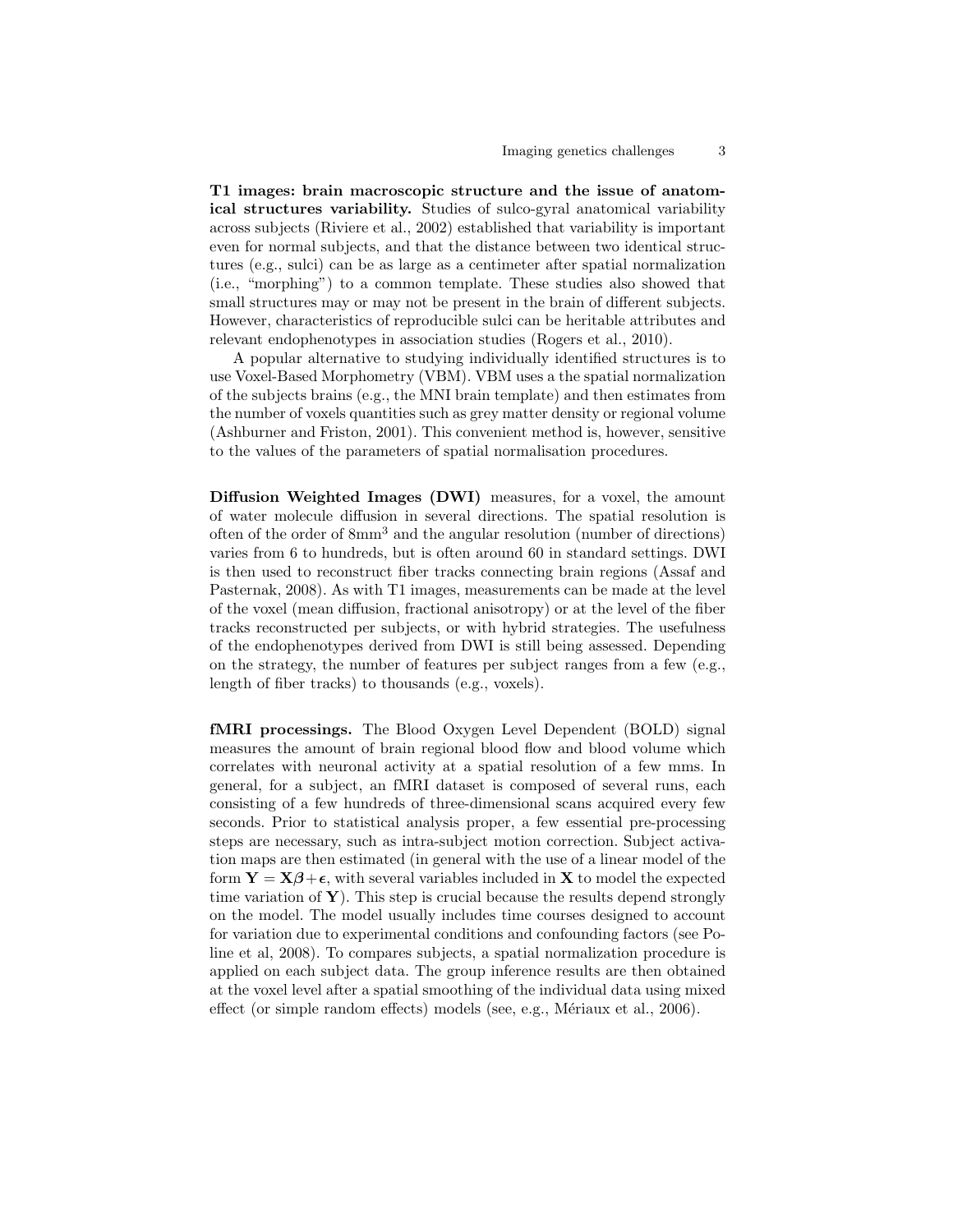4 Poline, JB, Lalanne, C, et al.



Fig. 1. How to build a model of the brain activity at the group level with a subject per subject representation (Thirion et al, 2007). This may provide more relevant endophenotypes than region of interest defined solely on the template space.

Parcellisation and functional landmarks techniques A parcellisation divides the brain into entities which are thought to correspond to well-defined anatomical or functional regions. In the context of group inference for neuroimaging, basing the analysis on parcels amounts to reducing spatial resolution to obtain a more reliable as well as interpretable matching of functional regions across subjects. Although atlas-based divisions are frequently used, their regions do not adapt to the individual functional anatomy.

An alternative to parcellisation is functional brain landmarks. Here, one searches individual topographical features and estimates their frequencies in a population of subjects. By contrast with traditional approaches, this kind of inference follows bottom-up strategy, where objects are extracted individually and then compared. Typically, structural features or patterns relevant for descriptions are local maxima of activity, regions segmented by watershed methods or blob models. Whatever the pattern used, the most difficult questions are to 1) decide if these patterns represent true activity or noise, and 2) infer a pattern common to the population of subjects.

Which endophenotype? From the description of fMRI above, it is clear that a large number of endophenotypes can be chosen from the imaging data. These endophenotypes can be differentiated into 1) voxel based approaches which use spatial normalization prior to measuring the activity of brain structures, and 2) individual landmark/structure approaches that provide individual measures. Voxel-based approaches have the advantage of being easy to automatize, but are less precise, and depend on the normalization procedures. Individual structure detection have the advantage that the endophenotype defined are more relevant and therefore more sensitive, but they are difficult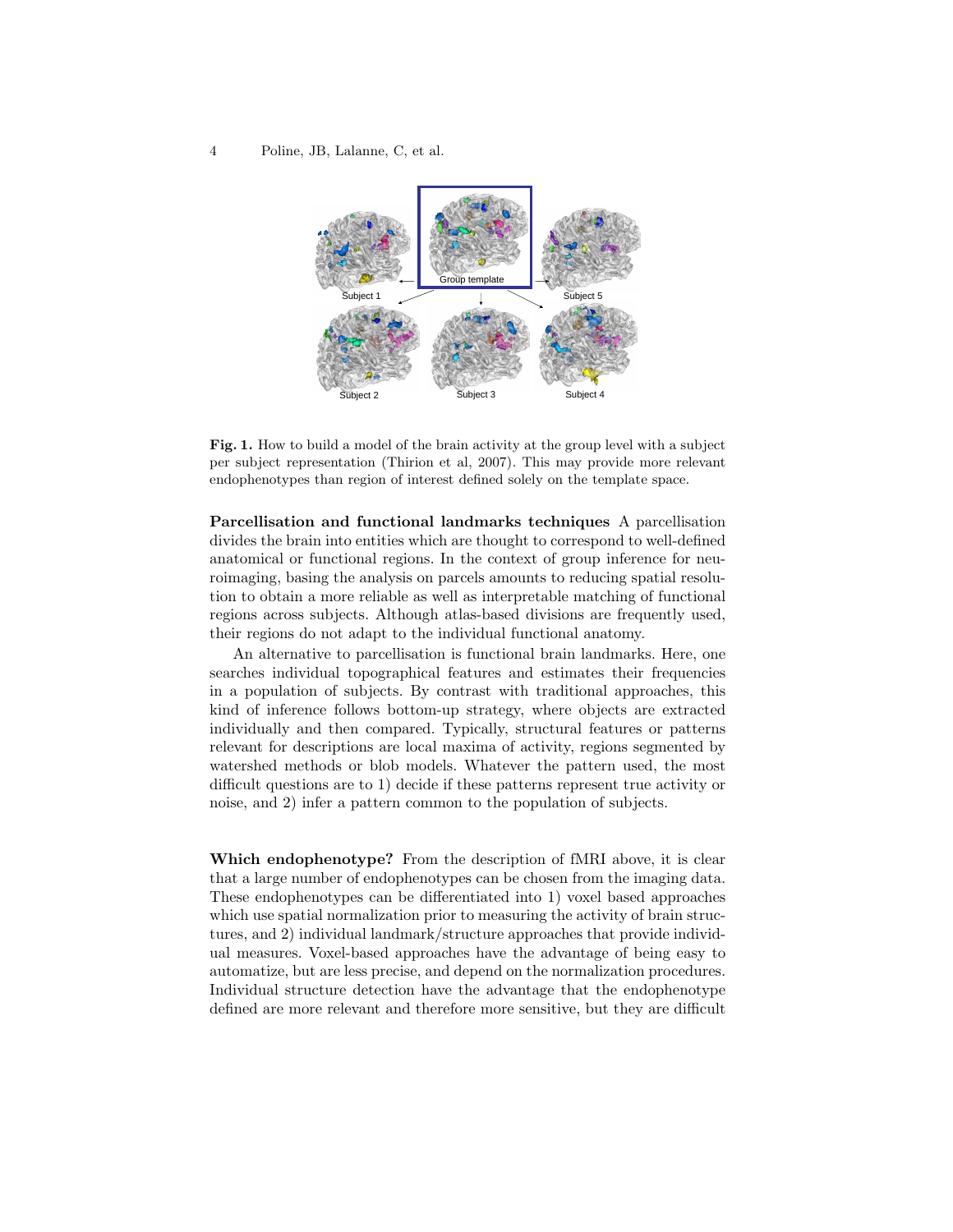to implement, rely on a model of the correspondence between subjects, and may not always define one endophenotype per subject.

The research to understand which endophenotypes are heritable, sensitive, specific and reproducible for association studies is only beginning and will certainly be a key aspect of imaging genetics in the near future.

Behavioral and clinical data. Clearly, imaging and genetic data have to be complemented by demographic, behavioral, and clinical data. Summarizing these data or constructing latent variables (e.g., with SEM or PLS) that can reveal association with genetic or imaging is also a challenge.

Indeed, using items as manifest variables to uncover the locations of a latent trait (e.g. extraversion, impulsivity) implies a measurement error whose magnitude depends on the reliability of the measurement scale. As a consequence, for example, correlations between latent constructs should be corrected for attenuation, group comparisons should account for possible differential item functioning (i.e., conditional on the true latent score, the probability of endorsing an item differs between the reference and a focal group, defined by external variables). As pointed by Ioannidis et al. (2009), these considerations apply when using latent variables in GWAS. However, higherorder latent variables should give a better account of the inter-subjects variance when integrated in a conceptual model, and so should constitute more sensitive indicators.

# 2 Biostatistics: challenges and methods

There are several challenges for the analyses<sup>1</sup> of these large datasets. The first challenge arises from the specificities of multiple complex types of data. To integrate these different types of data implies a good understanding of their acquisition, and pre-processing, as well as the neuroscience or clinical contexts. Second, the large number of variables requires appropriate statistical techniques (e.g., variable selections, use of sparse techniques). Third, there is an obvious multiple comparison issue. Fourth, it is not clear what should be the overall strategy of analysis. Figure 2 represents symbolically the data at hand and how they can be analysed.

#### 2.1 Mappings one to many

Voxel based mappings: BWAS. The aim is to isolate brain regions or voxels associated with a genetic polymorphism or a trait/phenotype on the group of subjects. This corresponds to a simple standard statistical parametric mapping analysis in neuroimaging. The method consists in first computing

 $\overline{1}$  The bioinformatics (database, computing) aspects of these large studies are not addressed here, but are vital.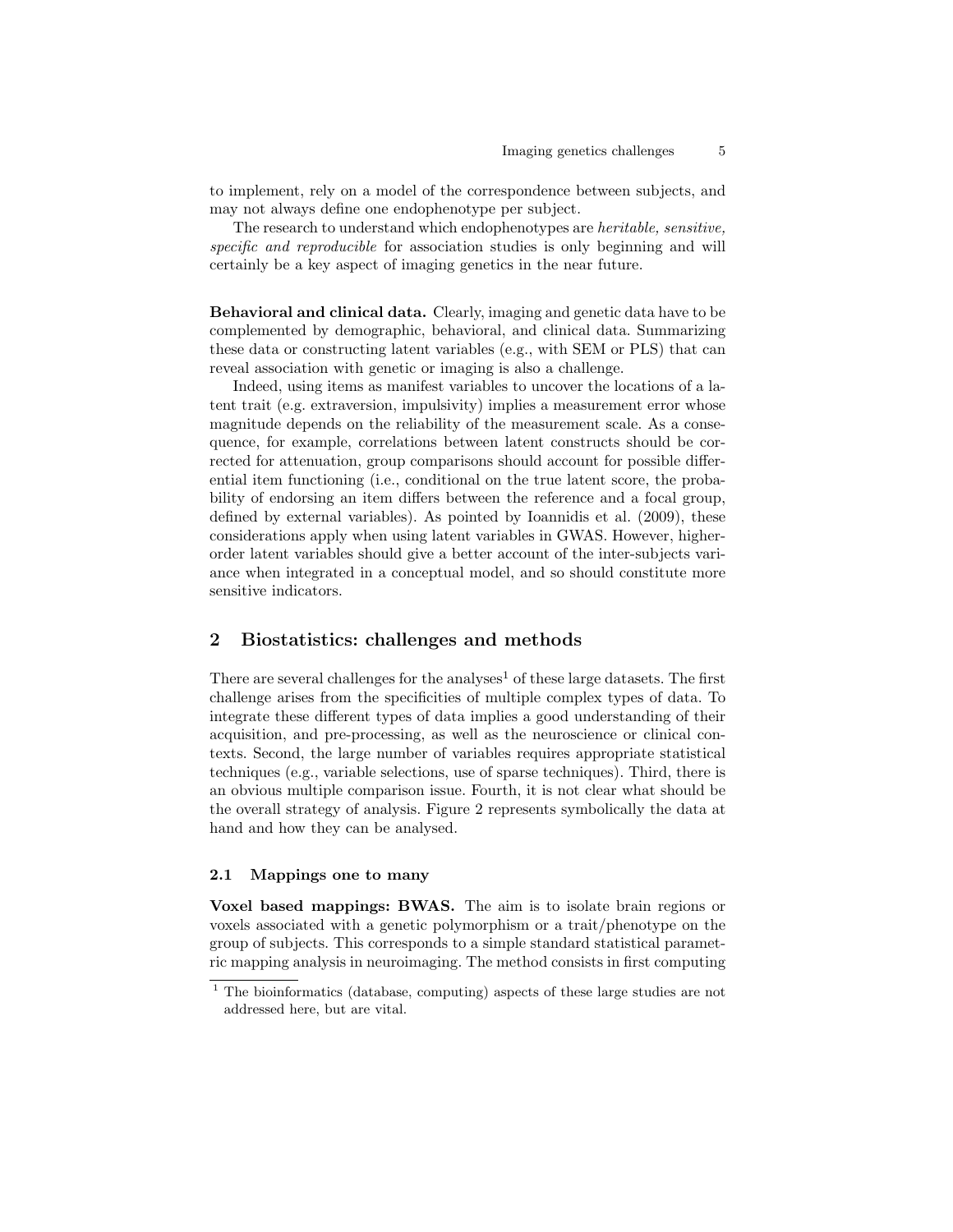6 Poline, JB, Lalanne, C, et al.



Fig. 2. The data available and how to combine them in mapping studies (one to many) or through multivariate PLS (many to many). Three PLS block can be used to integrate these data. Mappings and multivariate techniques often require variable selection or regularization because of the  $N \ll P$  problem.

for each subject one brain volume summarizing the metabolic activity in one experimental condition (the so called contrast maps) and second to regressing for each voxel  $v$  the activity measured  $Y_v$  on one of the variables of interest that define the model  $X$ . The issue is then to select the brain regions with significant activity. This is done by first choosing a statistics (e.g., Fisher's  $F$ ) and then estimating a threshold to correct for multiple comparisons involving 50k to 100k correlated voxels. The multiple comparison problem is often handled with random field techniques (Worsley, 2003) or permutation tests (Rorden et al., 2007). This approach is reasonable only if a limited number of candidate SNPs or scores are tested against few contrast maps.

Genetic (SNP) based mappings. GWAS analysis seeks to isolate genetic markers that explain a significant part of the variance of a given trait for unrelated individuals. Usually, such associations are studied by analyzing SNPs with a GLM model in which the frequency of the minor allele predicts the trait under study. However, this amounts to run as many tests as there are SNPs and creates an obvious problem of multiple comparisons. To control for inflation of Type I error rate, FWER corrections (e.g., Bonferroni) will only retain SNP with a p-value as low as  $5.10^{-8}$ . Such a drastically conservative approach is likely to mask functionally interesting variants with small effect size. Moreover, tests are not independent because adjacent loci are spatially correlated. Several authors (for a review, Dudoit and van der Laan, 2008) discussed alternative strategies to enhance signal to noise ratio and increase the likelihood of tagging reliable markers.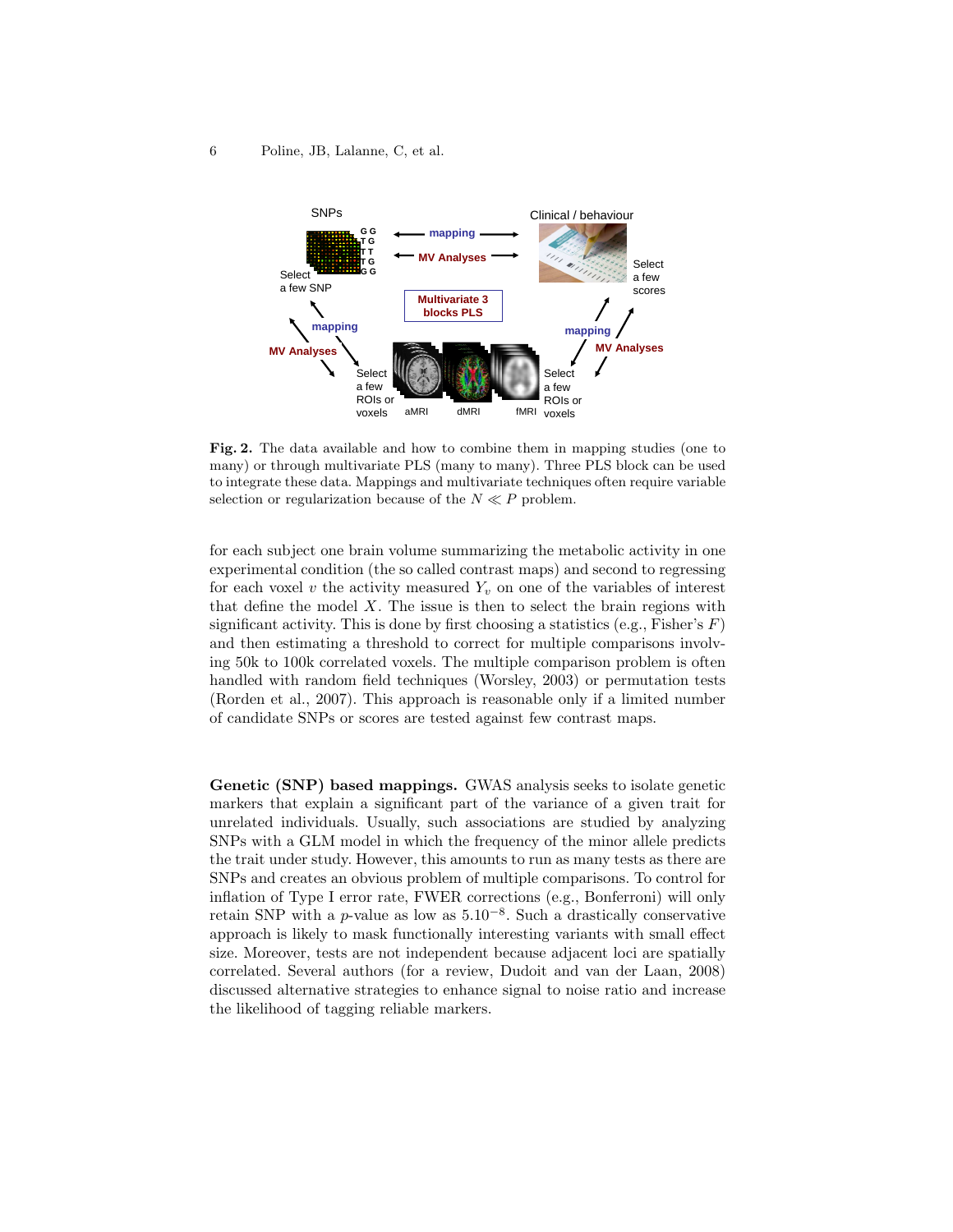

Fig. 3. Left: Constructing 4D clusters in a voxel  $\times$  SNP space and permutation test. Right: Two blocks PLS. Loadings for the best 100 SNPs associated with 34 brain ROIs: positive (resp. negative) loadings in yellow (resp. red).

The voxels  $\times$  SNPs challenge. Here we consider the endophenotype of an individual as the constructed 3D contrast map described above and study the association between all these voxels (approx. 50k voxel) and with each SNP within the set of more than 500k polymorphisms. For example the association of voxels with the allelic dosage (genetic additive model) for each SNP will generate around 25 billions comparisons per contrast map.

In the QTL association study with SNP data, several techniques have been designed based on the idea that combining p-values of adjacent SNPs is more significant and more biologically relevant than considering SNPs independently. (e.g., Tippett's, Fisher's and Stoufers' methods). Recent contributions use a set of tests based on p-values aggregation (sliding window along the sequence or scan statistics). The multiple comparison issue is dealt with the usual techniques (e.g., Bonferroni, FDR, permutation tests). Theses ideas may be applied to imaging genetic data (voxel  $\times$  SNPs) in order to detect contiguous brain regions linked to neighboring SNPs. The method detects clusters defined by a threshold in the product (4D) dataset, and calibrates the null hypothesis using permutations. While computationally intensive, this technique is conceptually simple, corrects for multiple comparisons in both imaging and genetic dimensions, and accounts for the spatial structure of the data. Preliminary results show that this method—illustrated in Figure 3 is efficient compared to other procedures.

#### 2.2 Two-blocks methods

The main questions raised by two-blocks datasets with  $N \ll P + Q$  are: 1) how to select the predictors of interest, 2) which multivariate model to choose, 3) how to evaluate its performance and 4) how to compare models.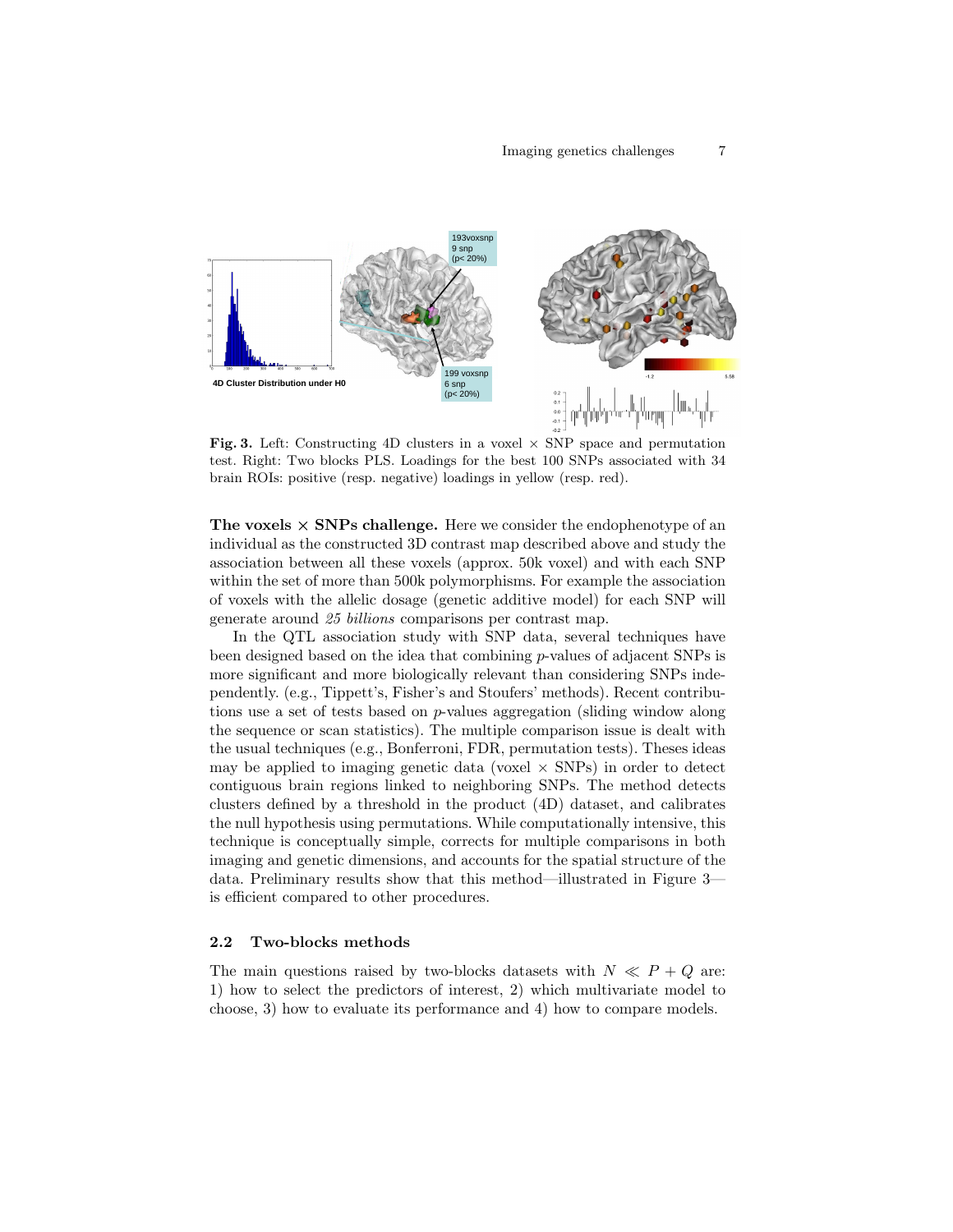Partial least squares (PLS) regression belongs to the type of methods used for modeling the association of original variables with latent variables. PLS builds successive (orthogonal) linear combinations of the variables belonging to each block, say **X** and **Y**, with  $\mathbf{u}_h$  and  $\mathbf{v}_h$  denoting their associated canonical variates, such that their covariance is maximal:

$$
\max_{|\mathbf{u}_h|=1,|\mathbf{v}_h|=1}\mathrm{cov}(\mathbf{X}_{h-1}\mathbf{u}_h,\mathbf{Y}\mathbf{v}_h)
$$

where  $\mathbf{X}_{h-1}$  denotes the residuals of X after deflation of component h. In other words, PLS seeks latent variables that account for the maximum of linear information contained in the  $X$  block while best predicting the  $Y$  block. For applications to genomics see Parkhomenko et al. (2007), to transcriptomics, see Lê Cao et al. (2009), and to SNPs X VBM, see Hardoon et al. (2009).

When predicting brain activation from SNPs, we face two issues created by the high-dimensionality of the problem. First we need to reduce the number of predictors and to design cross-validation procedures which avoid overfitting and facilitate interpretation of the resulting set of variables (Parkhomenko et al., 2007, Lˆe Cao et al., 2008). Second, we need to evaluate the significance of the  $X-Y$  links (e.g., with appropriate permutation schemes).

Figure 3 (right) illustrates the results obtained when maximizing PLS criterion across training samples and estimating correlation between factor scores in test samples. The significance of this test statistic was assessed using a permutation procedure embracing the whole statistical framework (crossvalidation including feature selection). These preliminary results indicate that it is possible to spot significant relationships between genetic and MRI data.

#### 2.3 Multi block analyses: RGCCA

To estimate conjointly relationships between 3 or more blocks of variables, we use Regularized Generalized Canonical Correlation Analysis (RGCCA, see Tenenhaus & Tenenhaus, submitted). With the following notations:

- J blocks  $\{X_1, \ldots, X_J\}$  of centered variables measured on N observations,
- a design matrix  $\mathbf{C} = (c_{ik})$  describing a network of connections between blocks  $(c_{ik} = 1$  for two connected blocks, and 0 otherwise),
- a function  $g$  equal to the identity, absolute value or square function,
- shrinkage constants  $\tau_1, ..., \tau_J$ ,

RGCCA is the solution of the following optimization problem:

$$
\begin{cases}\n\operatorname*{argmax}_{\mathbf{w}_1, \mathbf{w}_2, ..., \mathbf{w}_J} \sum_{1 \leq j < k \leq J} c_{jk} g(\text{cov}(\mathbf{X}_j \mathbf{w}_j, \mathbf{X}_k \mathbf{w}_k)) \\
\text{with the constraints } (1 - \tau_j) \text{var}(\mathbf{X}_j \mathbf{w}_j) + \tau_j \|\mathbf{w}_j\|^2 = 1, j = 1, ..., J\n\end{cases}
$$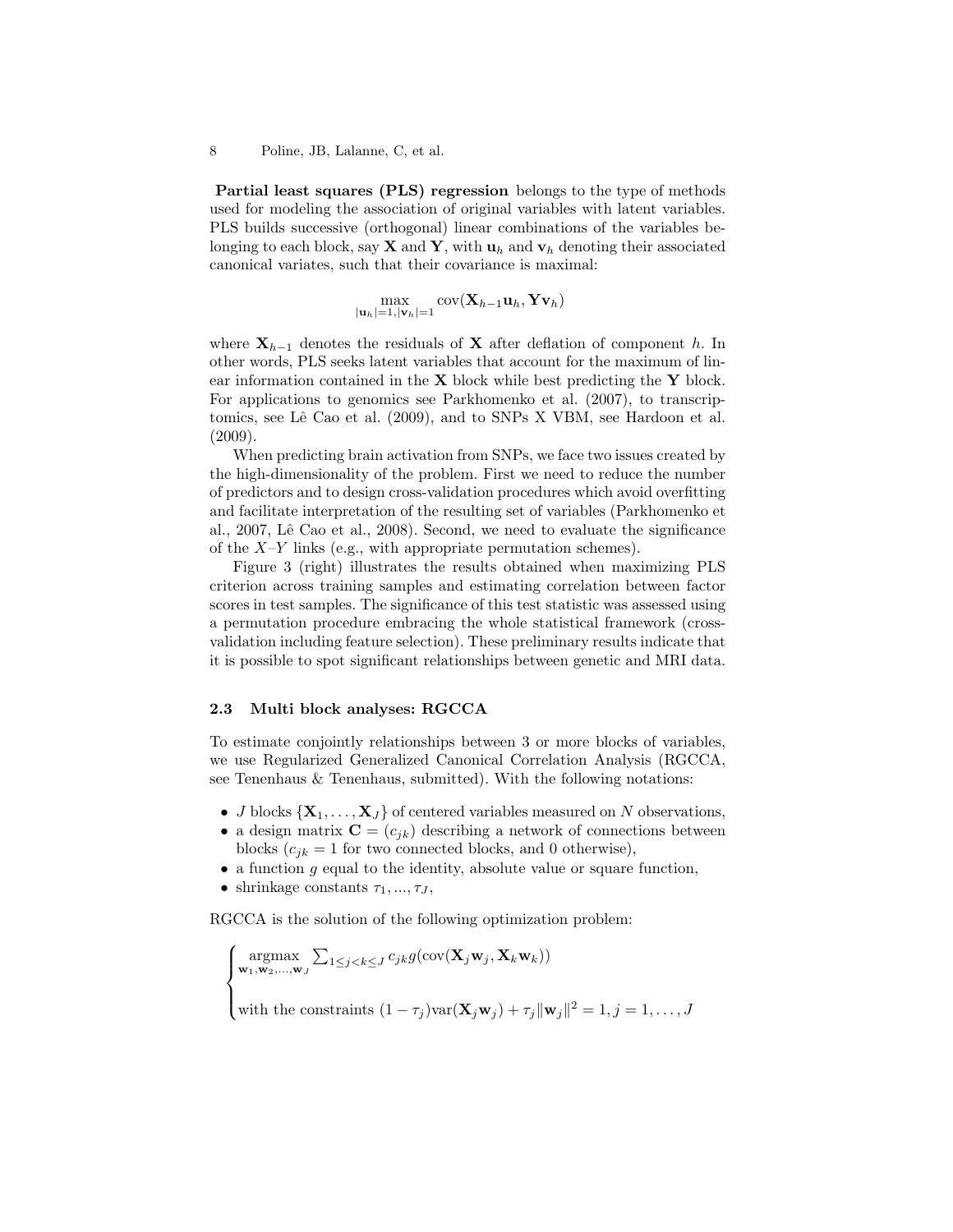RGCCA builds block components (i.e., latent variables)  $y_j = X_j w_j$ , j = 1, ..., J which explain their own block and are well correlated to their connected components. The RGCCA algorithm requires to invert—for each block the shrunk estimation of the covariance matrices. This is computationally intractable for large blocks. To overcome this problem, we split the SNP block in blocks corresponding to chromosomes and add one block for neuroimaging. The method gives, for each block, the value of the the highest correlations is then associated to SNPs of interest. Our preliminary results with RGCCA show good sensitivity and interpretable results.

#### 2.4 Biostatistics challenges and strategies for data analysis

The analysis of a large database such as IMAGEN, is also challenging at the level of the overall strategy as well as the computational methods and tools. Specific difficulties methodological, or even sociological are:

- The data are acquired continuously (this is necessarily the case for large imaging data studies) or by batch (genotyping). What intermediary steps should be taken, what is the likelihood that those will be confirmed with the full dataset analyses, how those should influence or not the remaining cohort recruitment are generally open questions.
- There are several approaches to study a particular neuroscience question, and controlling for the overall risk of error is difficult.
- While multivariate links may be better investigated first, this approach is technically challenged by the large number of variables (SNP, voxels) available; as multivariate variable selection is NP-hard and entails a combinatorial explosion, univariate procedures are often used in practice as initial screening.

## 3 Conclusions

To conclude, we believe that neuroimaging genetics—a new field that emerges at the interaction of several domains such as neuroimaging, cognitive neuroscience, genetics, experimental psychology—is particularly challenging for computational statistics, because it requires to adapt, tailor, or even create statistical methods suitable for high dimensional and heterogeneous data but also to develop specific software and databasing tools.

#### Acknowledgements

We are very grateful to H. Abdi for his help in editing the manuscript. Support was provided by the IMAGEN project, which receives research funding from the European Community's Sixth Framework Programme (LSHM-CT-2007-037286). This manuscript reflects only the author's views and the Community is not liable for any use that may be made of the information contained therein.